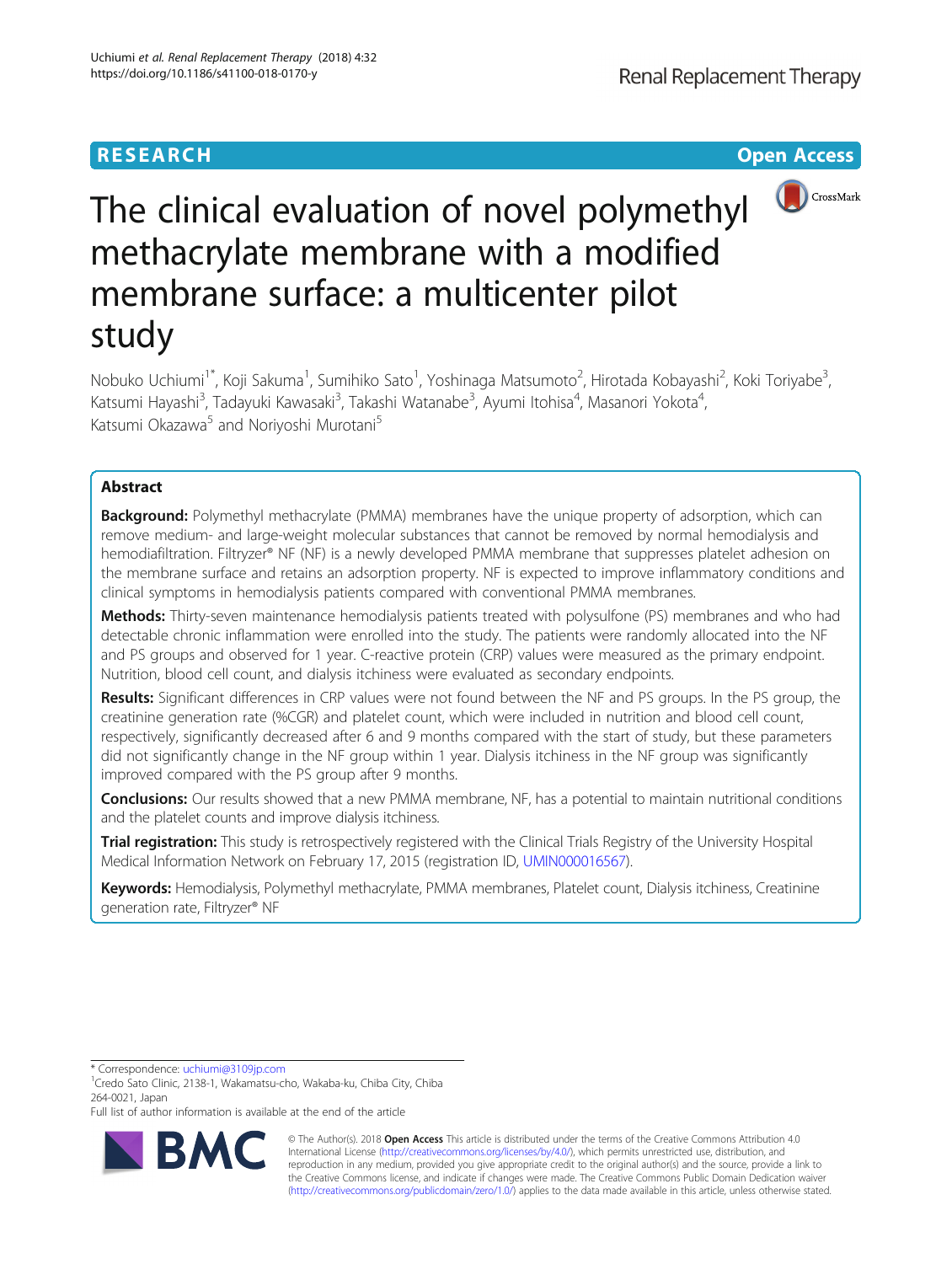#### <span id="page-1-0"></span>Background

Polymethyl methacrylate (PMMA) hollow fiber membranes have an adsorption property for proteins including β2-microglobulin, interleukin-6, and albumin, and it can remove high molecular weight proteins that are not removed efficiently by hemodialysis or hemodiafiltration [\[1,](#page-7-0) [2](#page-7-0)]. Hemodialysis therapy using a PMMA dialyzer shows antiinflammatory effects  $[3, 4]$  $[3, 4]$  $[3, 4]$  and improves anemia  $[5, 6]$  $[5, 6]$  $[5, 6]$ , itchiness [\[7](#page-7-0), [8\]](#page-7-0), nutritional status [\[9](#page-7-0)], and immune responses [\[10](#page-7-0), [11\]](#page-8-0). These clinical findings are thought to be caused by removal of high molecular weight proteins by adsorption.

Filtryzer® NF (NF) is the new PMMA dialyzer with an improved hemocompatibility that results from reforming its surface and it also has a protein adsorption property, which is similar to previous PMMA dialyzers [[12,](#page-8-0) [13](#page-8-0)]. Oshihara et al. reported that for NF, fibrinogen adsorption and platelet adhesion on the membrane were less than that of the conventional PMMA membrane, Filtryzer® BG (BG) [\[12](#page-8-0)]. Additionally, Masakane et al. reported that changes in the platelet count and peripheral circulation blood pressure during dialysis were less than that observed with the BG membrane [[13\]](#page-8-0).

To investigate the usefulness of NF, we conducted a 1-year observational study comparing the NF and polysulfone (PS) membranes used for hemodialysis patients with chronic inflammation.

### **Methods**

#### Subjects

Maintenance hemodialysis patients who were treated at seven participating dialysis centers were enrolled. Inclusion criteria were as follows: received hemodialysis three times a week using a PS dialyzer and chronic inflammation (0.2 mg/dL  $\leq$  serum C-reactive protein (CRP) levels  $\langle 2.0 \text{ mg/dL}$ , based on Ridker [\[14\]](#page-8-0)). Exclusion criteria were as follows: dialysis duration  $\leq 1$  year; elderly patients over the age of 80 years; serum albumin level less than 3.0 g/dL; occurrence of events involving the brain or heart within 3 months before the study; or having an inflammatory disease or active infection.

#### Study design

A flow diagram of this study is presented in Fig. 1. The enrolled patients were randomly allocated to dialysis using NF (NF group) or PS (PS group). After allocation, patients in the NF group were switched from the PS membrane to the NF membrane. The following evaluation items were collected every 3 months: CRP; normalized protein catabolic rate (nPCR); % creatinine generation rate (%CGR); serum albumin; Mini Nutrition Assessment®-short form (MNA-SF); body weight; blood cell counts including white blood cells (WBCs), red blood cells (RBCs), and platelets; and dialysis itchiness.

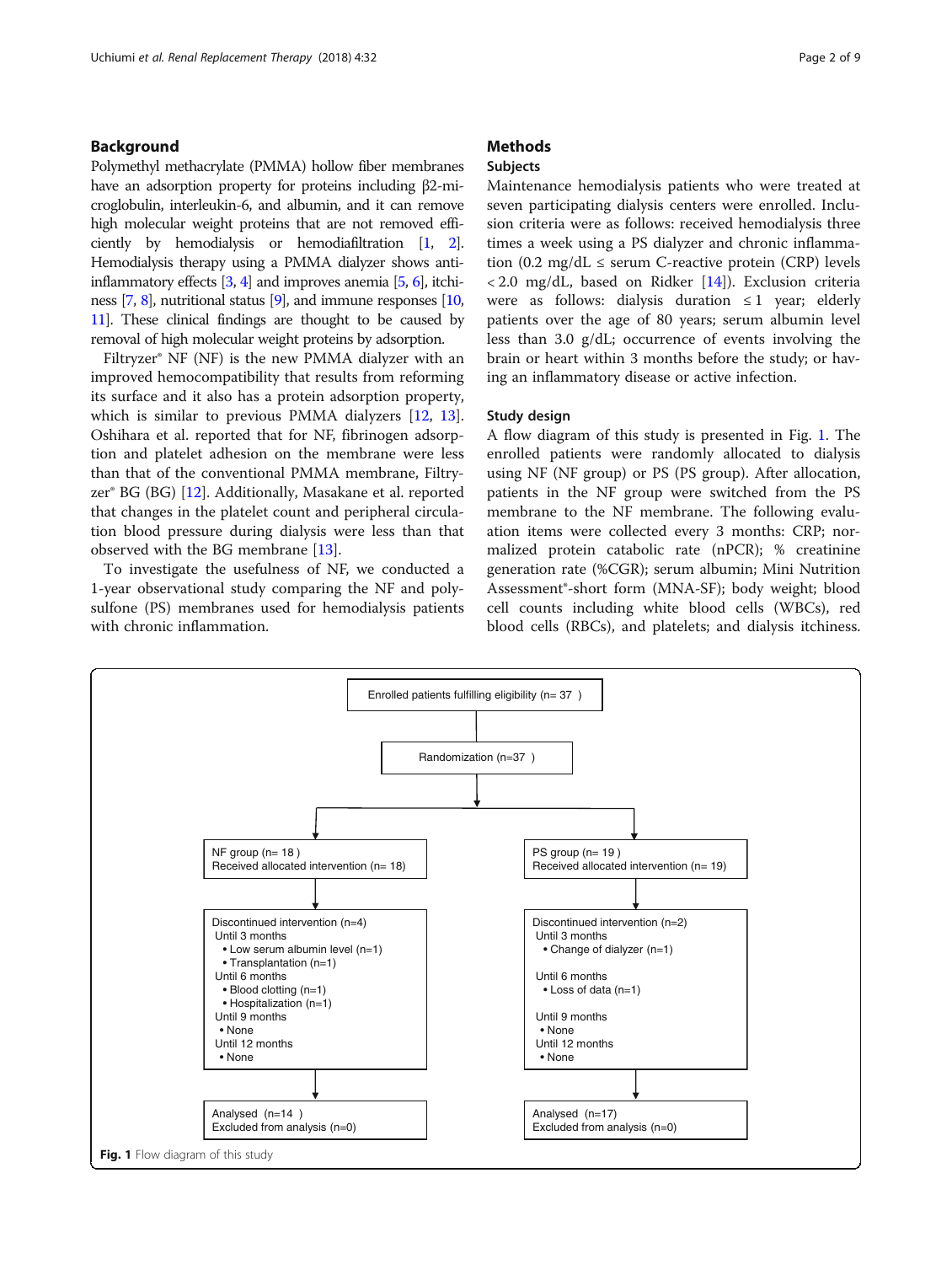<span id="page-2-0"></span>%CGR was calculated in accordance with previous report [[15](#page-8-0)]. MNA-SF was conducted in accordance with a previous report [[16](#page-8-0)]. Dialysis itchiness was evaluated using a visual analog scale (VAS) inspection, as described in previous reports [[17](#page-8-0), [18](#page-8-0)].

Patients were withdrawn from this study if the following incidents occurred: allergic reaction; blood pressure drop immediately after the start of the dialysis session; abnormal clinical finding; adverse events that were causality to suspected to be caused by hemodialyzers; serum albumin level that fell below 3.0 g/dL; the patient chose to withdraw; or if the doctor judged that patients should withdraw from this study.

#### Randomization

The enrolled patients were listed by Japanese alphabetical order in each dialysis center, and then randomly allocated to NF and PS groups.

#### Ethical considerations

This study conforms to the terms set forth in the Declaration of Helsinki and was approved by the Institutional Review Board of JCHO Chiba Hospital. Informed consent was obtained from all participating patients before the eligibility determination and the study entry.

Table 1 Characteristics of enrolled patients

#### Clinical trials registry

This study is registered with the Clinical Trials Registry of the University Hospital Medical Information Network (UMIN-CTR) on February 17, 2015 (registration ID, UMIN000016567) [https://upload.umin.ac.jp/cgi-open-bin/](https://upload.umin.ac.jp/cgi-open-bin/ctr/ctr_view.cgi?recptno=R000019222) [ctr/ctr\\_view.cgi?recptno=R000019222.](https://upload.umin.ac.jp/cgi-open-bin/ctr/ctr_view.cgi?recptno=R000019222)

This study was retrospectively registered with UMIN-CTR because a first patient had been participated on June 10th, 2014. The reason why this study was retrospectively registered was lack of awareness of the prospective registration requirement.

#### Data and statistical analysis

Data analysis was conducted after excluding data of patients who were withdrawn. Results are presented as the mean ± standard deviation. Statistical analysis was performed using StatFlex (Artech Co., Ltd., Osaka, Japan). MNA-SF results between the NF and PS groups were compared using the Mann–Whitney U test. For comparison items, except for MNA-SF, between two groups, an unpaired Student's  $t$  test or Welch's  $t$  test was used as appropriate. Comparison of MNA-SF results within each group was performed using the Friedman test. For comparison of evaluation items, except for MNA-SF, within each group, Dunnett's test was used after a repeated

| Items                                                                | NF group        | PS group                 |      |
|----------------------------------------------------------------------|-----------------|--------------------------|------|
| Number of patient                                                    | 18              | 19                       |      |
| Sex (male/female)                                                    | 15/3            | 12/7                     | n.s. |
| Age (years)                                                          | $60.3 \pm 10.1$ | $58.2 \pm 8.3$           | n.s. |
| Dialysis duration (years)                                            | $8.7 \pm 7.1$   | $10.5 \pm 5.9$           | n.s. |
| Medical history for diabetes (Y/N) <sup>#</sup>                      | 6/12            | 8/11                     | n.s. |
| Original disease                                                     |                 |                          |      |
| Chronic glomerulonephritis                                           | 7               | 6                        | n.s. |
| Diabetic nephropathy                                                 | 5               | 7                        |      |
| IgA nephropathy                                                      |                 | 1                        |      |
| Nephrosclerosis                                                      | 2               | 1                        |      |
| Polycystic kidney                                                    |                 | 1                        |      |
| A drop in renal function by chronic rejection after renal transplant |                 | $\mathbf{0}$             |      |
| Unknown                                                              |                 | 3                        |      |
| Dialysis time (hours)                                                | $4.1 \pm 0.3$   | $4.3 \pm 0.5$            | n.s. |
| Blood flow rate (mL/min)                                             | $226 \pm 23$    | $234 \pm 34$             | n.s. |
| Surface area $(m^2)$                                                 | $2.0 \pm 0.3$   | $2.0 \pm 0.3$            | n.s. |
| KoA                                                                  |                 |                          |      |
| Polysulfone/polyether sulfone                                        | $1336 \pm 296$  | $1380 \pm 285$           | n.s. |
| <b>NF</b>                                                            | $1202 \pm 90$   | $\overline{\phantom{m}}$ |      |
| Membrane material (polysulfone/polyether sulfone)                    | 11/7            | 10/9                     | n.s. |
| Dialysate (without acetate/ with acetate)                            | 5/13            | 6/13                     | n.s. |

n.s. not significant, NF Filtryzer® NF, PS polysulfone

Patients who had developed diabetes after the initiation of dialysis were included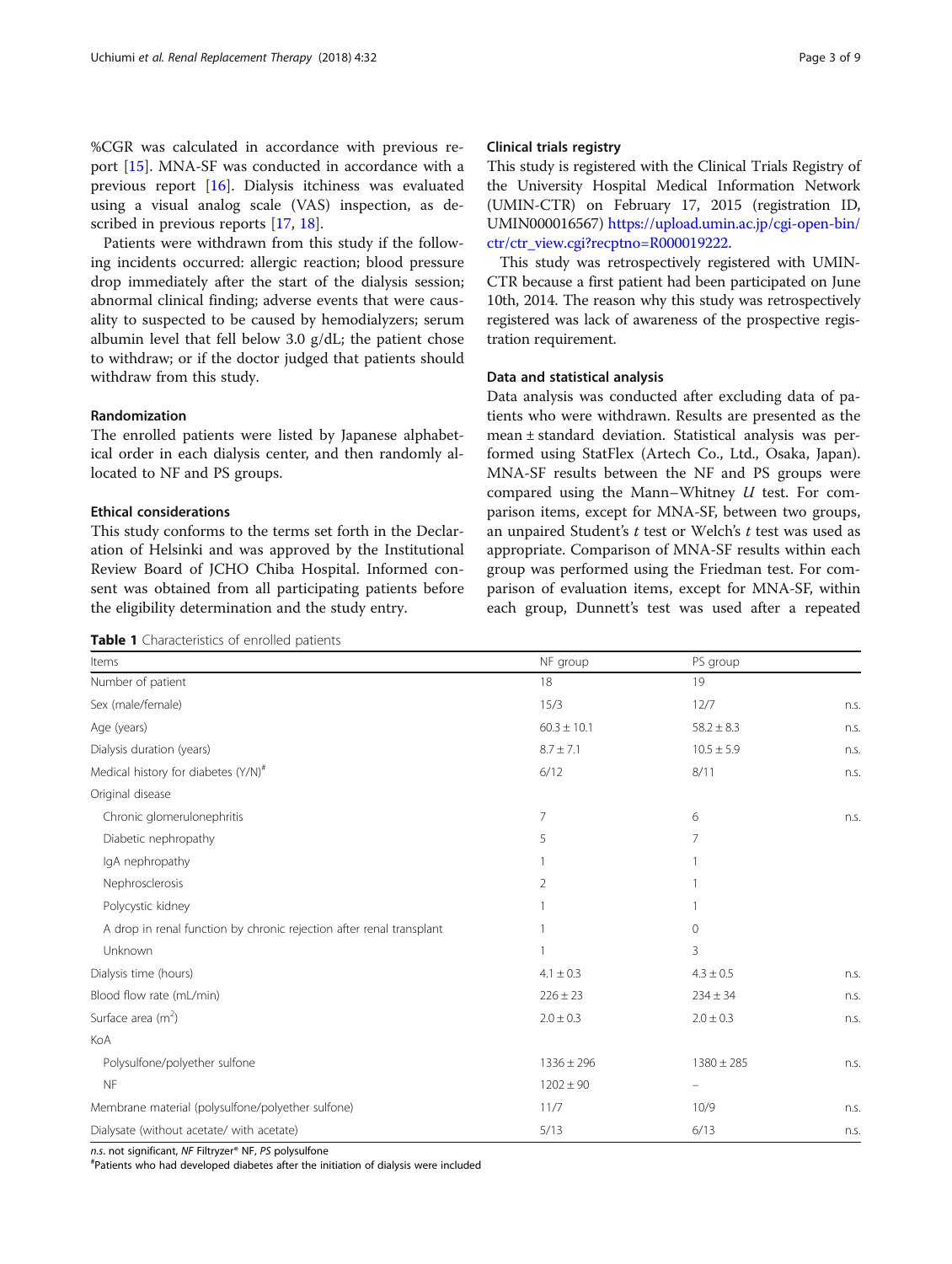measures one-way ANOVA. Categorical variables were tested using the chi-square test.  $P < 0.05$  was considered to be significant.

#### Results

#### Overview of this study

In this study, 37 patients who met the eligibility criteria were enrolled and randomly allocated to the NF or PS group. There were 18 and 19 patients in the NF and PS group, respectively. No significant difference was detected in any of the subject characteristics and evaluation items between the two groups (Tables [1](#page-2-0) and 2).

During the 12-month observation period, four patients in the NF group and two patients in the PS group were withdrawn (Fig. [1](#page-1-0)). The reasons for withdrawal in the NF group were blood clotting, decrease in serum albumin level, transplantation, and hospitalization. The reasons for withdrawal in the PS group were change of dialyzer and loss of data. The number of patients remaining in the NF and PS groups was 14 and 17, respectively. After excluding data from the withdrawn patients, subject characteristics and evaluation items at the start of this study (baseline) were not significantly different between the two groups (Tables [3](#page-4-0) and [4](#page-5-0)).

All of participating dialysis center maintained dialysate quality according to "Standard on Microbiological

|          |  |  | <b>Table 2</b> Results of items that were evaluated in enrolled |  |  |
|----------|--|--|-----------------------------------------------------------------|--|--|
| patients |  |  |                                                                 |  |  |

| Items                           | Baseline        |                 |      |  |  |  |
|---------------------------------|-----------------|-----------------|------|--|--|--|
|                                 | NF group        | PS group        |      |  |  |  |
| Number of patients              | 18              | 19              |      |  |  |  |
| CRP (mg/dL)                     | $0.51 \pm 0.48$ | $0.74 \pm 0.65$ | n.s. |  |  |  |
| nPCR (g/kg/day)                 | $0.89 \pm 0.16$ | $0.89 \pm 0.15$ | n.s. |  |  |  |
| %CGR (%)                        | $114 \pm 25$    | $115 \pm 21$    | n.s. |  |  |  |
| Albumin (g/dL)                  | $3.6 \pm 0.3$   | $3.5 \pm 0.3$   | n.s. |  |  |  |
| MNA-SF                          | $13 \pm 1$      | $13 \pm 1$      | n.s. |  |  |  |
| MNA screening score $(n)$       |                 |                 |      |  |  |  |
| Normal nutritional status       | 17              | 18              | n.s. |  |  |  |
| At risk of malnutrition         | 1               | 1               |      |  |  |  |
| Malnourished                    | $\Omega$        | 0               |      |  |  |  |
| Itchiness (VAS values)          | $21.6 \pm 18.3$ | $14.2 \pm 16.4$ | n.s. |  |  |  |
| Body weight (kg)                | $61.0 \pm 11.7$ | $66.1 \pm 12.7$ | n.s. |  |  |  |
| Blood cell counts               |                 |                 |      |  |  |  |
| White blood cell (/µL)          | $6448 \pm 1925$ | $7396 \pm 2395$ | n.s. |  |  |  |
| Red blood cell $(x 10^4/\mu L)$ | $356 \pm 28$    | $362 \pm 48$    | n.s. |  |  |  |
| Platelet $(x 10^4/\mu L)$       | $21.9 \pm 6.3$  | $21.8 \pm 6.7$  | n.s. |  |  |  |

MNA screening score: normal nutritional status, 12–14 points; at risk of malnutrition, 8–11 points; malnourished, 0–7 points

n.s. not significant, CRP C-reactive protein, %CGR % creatinine generation rate, nPCR normalized protein catabolic rate, MNA-SF Mini nutrition Assessmentshort form, VAS visual analog scale, NF Filtryzer® NF, PS polysulfone

Management of Fluids for Hemodialysis and Related Therapies by the Japanese Society for Dialysis Therapy 2008" [[19\]](#page-8-0). Endotoxin or microorganisms were not detected in the dialysates at any time point during the study period.

#### CRP values

There was no statistically significant difference in CRP values over 12 months between the NF and PS groups and within each group (Table [4](#page-5-0)).

#### Nutrition items

Body weight tended to decrease in both groups, and the amount of the decrease was larger in the PS group (Table [4](#page-5-0)). The rate of weight reduction from baseline to 12 months tended to be greater in the PS group compared with the NF group (not significant). In the PS group, four of 17 patients had a rate of weight reduction that was more than 5% and in the NF group, this rate of weight reduction was seen in 0 of 14 patients (Table [4](#page-5-0), Fig. [2](#page-6-0)). In the NF group, the serum albumin level significantly decreased from baseline after 3 and 6 months, but it recovered after 9 months (Table [4\)](#page-5-0). In the NF group, nPCR, which reflected protein intake, tended to increase over 9 months. The MNA-SF scores showed that after 12 months, the number of patients who were "at risk of malnutrition" had increased from 0 to 2 in the NF group and from 1 to 4 in the PS group (Table [4\)](#page-5-0). %CGR in the NF group did not change during this study (Fig. [3a\)](#page-6-0). In the PS group, %CGR was maintained lower than baseline during this study, and especially, at 6 and 9 months was significantly lower compared with that at baseline (Fig. [3a\)](#page-6-0).

#### Blood cell counts before dialysis treatment

Platelet counts in the PS group were significantly lower at 6 and 9 months compared with baseline, but in the NF group, the platelet count did not significantly change during the study (Fig. [3b](#page-6-0)). There was no significant difference in RBC counts and WBC counts (Table [4](#page-5-0)).

#### Dialysis itchiness

VAS values for dialysis itchiness in the NF group were significantly lower at 9 months compared with those of the PS group (Fig. [3c](#page-6-0), Table [4\)](#page-5-0). VAS values in the NF group at 9 months were maintained until 12 months.

#### **Discussion**

Protein energy wasting (PEW) is frequently observed in chronic kidney disease patients, especially in hemodialysis patients, and PEW substantially influences the prognosis of hemodialysis patients [\[20](#page-8-0), [21\]](#page-8-0). Because PEW has a strong relationship with inflammation and because inflammation is associated with the progress of atherosclerosis, it was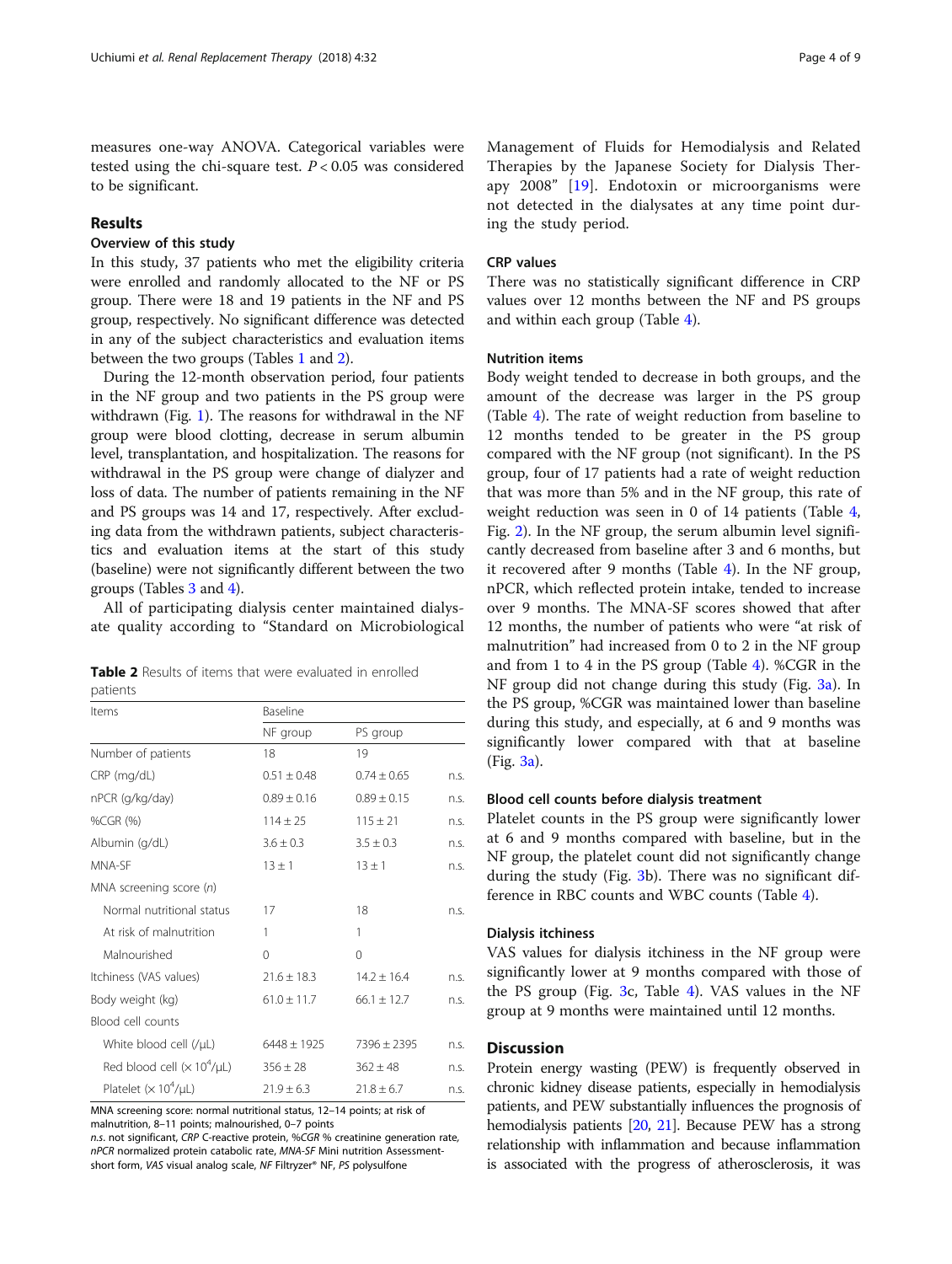<span id="page-4-0"></span>

|  |  |  | <b>Table 3</b> Characteristics of patients who completed the study and were not withdrawn |
|--|--|--|-------------------------------------------------------------------------------------------|
|--|--|--|-------------------------------------------------------------------------------------------|

| Items                                                                | NF group        | PS group       |      |  |
|----------------------------------------------------------------------|-----------------|----------------|------|--|
| Number of patient                                                    | 14              | 17             |      |  |
| Sex (male/female)                                                    | 12/2            | 11/6           | n.s. |  |
| Age (years)                                                          | $59.6 \pm 11.1$ | $57.8 \pm 7.2$ | n.s. |  |
| Dialysis duration (years)                                            | $7.7 \pm 6.8$   | $10.7 \pm 6.2$ | n.s. |  |
| Medical history for diabetes (Y/N) <sup>#</sup>                      | 6/8             | 7/10           | n.s. |  |
| Original disease (n)                                                 |                 |                |      |  |
| Chronic glomerulonephritis                                           | 3               | 6              | n.s. |  |
| Diabetic nephropathy                                                 | 5               | 6              |      |  |
| IgA nephropathy                                                      |                 |                |      |  |
| Nephrosclerosis                                                      | $\overline{2}$  |                |      |  |
| Polycystic kidney                                                    |                 |                |      |  |
| A drop in renal function by chronic rejection after renal transplant |                 | $\Omega$       |      |  |
| Unknown                                                              |                 | $\overline{2}$ |      |  |
| Dialysis time (hours)                                                | $4.1 \pm 0.3$   | $4.2 \pm 0.3$  | n.s. |  |
| Blood flow rate (mL/min)                                             | $227 \pm 23$    | $238 \pm 33$   | n.s. |  |
| Surface area $(m^2)$                                                 | $2.0 \pm 0.2$   | $2.1 \pm 0.2$  | n.s. |  |
| KoA                                                                  |                 |                |      |  |
| Polysulfone/polyether sulfone                                        | $1324 \pm 302$  | $1355 \pm 291$ | n.s. |  |
| <b>NF</b>                                                            | $1193 \pm 101$  |                |      |  |
| Membrane material (polysulfone/polyether sulfone)                    | 9/5             | 10/7           | n.s. |  |
| Dialysate (without acetate/ with acetate)                            | 4/10            | 4/13           | n.s. |  |

*n.s.* not significant, NF Filtryzer® NF, PS polysulfone<br><sup>#</sup>Patients who had developed diabetes after the initiation of dialysis were included

recently reported that PEW and inflammation comprises malnutrition, inflammation, and atherosclerosis (MIA) syndrome [\[21](#page-8-0)].

Inflammatory substances such as cytokines related to the development and progress of inflammation are not efficiently removed by normal hemodialysis and hemodiafiltration because of their middle and high molecular weights. It has been reported that the PMMA membrane potentially removes these inflammatory substances via its adsorption property and improves inflammatory [[22](#page-8-0)] and nutritional conditions [[2,](#page-7-0) [9\]](#page-7-0).

The newly developed PMMA membrane, NF, was reported to suppress platelet activation during dialysis by reforming the membrane surface and have the same adsorption property as the conventional PMMA membrane, BG [\[12,](#page-8-0) [13\]](#page-8-0). Activated platelets are related directly or indirectly to the development of the inflammatory response: activated platelets release pro-inflammatory substances [[23](#page-8-0)] and induce the production of pro-inflammatory substances from white blood cells by activation that is induced by forming a complex [[24](#page-8-0)]. We suggest that NF probably improves inflammatory conditions by reducing pro-inflammatory cytokine production from activated platelets and WBCs and by removing serum cytokines via adsorption.

CRP is an acute-phase protein that is primarily synthesized in hepatocytes in response to proinflammatory cytokines and then it is released. CRP is a highly sensitive marker of inflammation, and it is reported to be an independent predictor of the occurrence of cardiovascular diseases  $[25, 26]$  $[25, 26]$  $[25, 26]$  $[25, 26]$  $[25, 26]$ . In this study, we evaluated NF using CRP as an inflammation marker because we expected that NF could improve inflammatory conditions, but there was no significant difference in CRP values between the NF and PS groups. Additionally, we did not observe significant differences in CRP values when they were compared before and after the change to the NF membrane. CRP values were measured at the first session each week when the dialysis interval was the longest from the previous session. Additionally, CRP might be produced by inflammatory cytokines induced by uremic toxins that accumulate during a dialysis session, which may explain why we did not detect a reduction in CRP levels using the NF membrane. If the CRP concentrations were measured at the last dialysis session of the week, a reduction in the CRP concentration may be found.

Compared with baseline, serum albumin level in NF group significantly decreased at 3 and 6 months. We presume that this clinical finding occurred by increase of albumin loss after change of dialyzer because NF can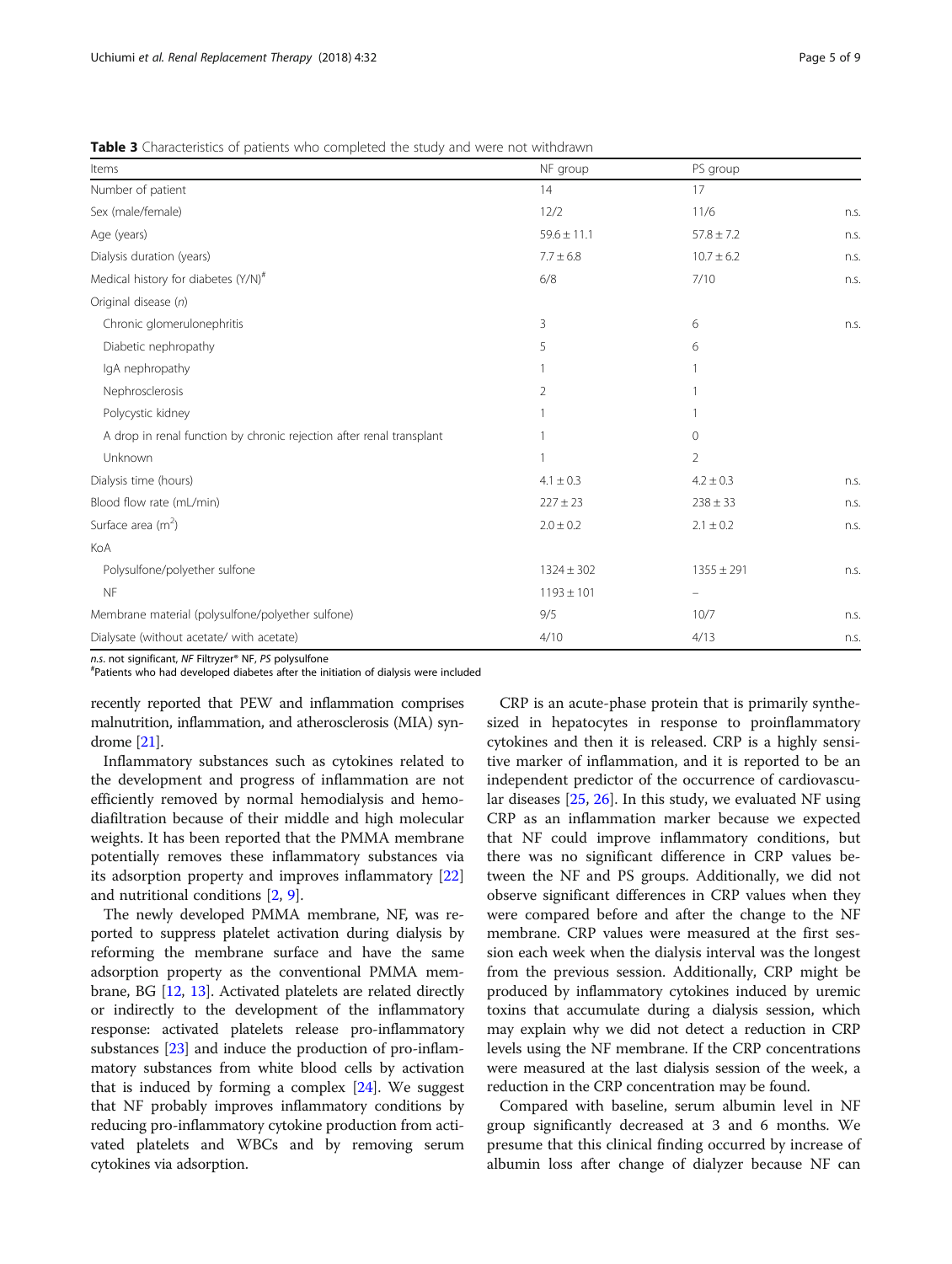| Items                              | Baseline        |                 | 3 months                   |                  | 6 months                                                                                                                |                     | 9 months         |                     | 12 months       |                 |
|------------------------------------|-----------------|-----------------|----------------------------|------------------|-------------------------------------------------------------------------------------------------------------------------|---------------------|------------------|---------------------|-----------------|-----------------|
|                                    | NF group        | PS group        | NF group                   | PS group         | NF group                                                                                                                | PS group            | NF group         | PS group            | NF group        | PS group        |
| Number of patients 14              |                 | 17              | 14                         | 17               | 14                                                                                                                      | 17                  | 14               | 17                  | 14              | 17              |
| CRP (mg/dL)                        | $0.55 \pm 0.52$ | $0.75 \pm 0.66$ | $0.53 \pm 0.60$            | $0.99 \pm 2.03$  | $0.61 \pm 0.65$                                                                                                         | $0.71 \pm 0.83$     | $0.68 \pm 0.88$  | $0.62 \pm 0.46$     | $0.64 \pm 0.94$ | $0.49 \pm 0.42$ |
| nPCR (q/kg/day)                    | $0.88 \pm 0.17$ | $0.90 \pm 0.15$ | $0.89 \pm 0.16$            | $0.85 \pm 0.134$ | $0.89 \pm 0.14$                                                                                                         | $0.89 \pm 0.16$     | $0.91 \pm 0.16$  | $0.91 \pm 0.16$     | $0.86 \pm 0.12$ | $0.86 \pm 0.17$ |
| %CGR (%)                           | $114 \pm 25$    | $115 \pm 18$    | $117 \pm 23$               | $109 \pm 21$     | $112 \pm 21$                                                                                                            | $107 \pm 21^{#}$    | $117 \pm 18$     | $108 \pm 18^{#}$    | $119 \pm 20$    | $109 \pm 24$    |
| Albumin (q/dL)                     | $3.6 \pm 0.3$   | $3.5 \pm 0.3$   | $3.4 \pm 0.4$ <sup>#</sup> | $3.5 \pm 0.3$    | $3.4 \pm 0.3$ <sup>#</sup>                                                                                              | $3.6 \pm 0.3$       | $3.5 \pm 0.3$    | $3.5 \pm 0.3$       | $3.5 \pm 0.3$   | $3.5 \pm 0.3$   |
| MNA-SF                             | $13 \pm 1$      | $13 \pm 1$      | $12 \pm 2$                 | $13 \pm 1$       | $13 \pm 1$                                                                                                              | $13 \pm 2$          | $13 \pm 1$       | $13 \pm 1$          | $12 \pm 2$      | $13 \pm 1$      |
| MNA screening score $(n)$          |                 |                 |                            |                  |                                                                                                                         |                     |                  |                     |                 |                 |
| Normal<br>nutritional status       | 14              | 16              | 11                         | 16               | 13                                                                                                                      | 15                  | 13               | 14                  | 12              | 13              |
| At risk of<br>malnutrition         | $\overline{0}$  | 1               | 3                          | 1                | 1                                                                                                                       | $\overline{2}$      |                  | $\overline{3}$      | $\overline{2}$  | $\overline{4}$  |
| Malnourished                       | $\circ$         | $\overline{0}$  | $\mathbf{0}$               | $\mathbf{0}$     | $\Omega$                                                                                                                | $\mathbf{0}$        | $\mathbf 0$      | $\overline{0}$      | $\Omega$        | $\mathbf 0$     |
| Itchiness<br>(VAS values)          | $22.1 \pm 19.8$ | $14.1 \pm 16.6$ | $21.6 \pm 17.4$            | $20.6 \pm 19.5$  | $27.9 \pm 28.9$                                                                                                         | $30.5 \pm 25.6$     | $12.1 \pm 20.45$ | $24.7 \pm 21.0$     | $14.1 \pm 23.8$ | $19.1 \pm 19.0$ |
| Body weight (kg)                   | $61.4 \pm 12.0$ | $66.3 \pm 13.4$ | $61.5 \pm 11.8$            | $66.0 \pm 12.7$  | $61.2 \pm 11.5$                                                                                                         | $65.7 \pm 12.3$     | $61.0 \pm 11.4$  | $65.2 \pm 12.2$     | $60.5 \pm 11.1$ | $64.9 \pm 11.9$ |
| Reduction rate<br>of weight (%)    |                 |                 | $0.1 \pm 1.7$              | $-0.2 \pm 1.5$   | $-0.3 \pm 1.8$                                                                                                          | $-0.6 \pm 2.1$      | $-0.6 \pm 1.9$   | $-1.4 \pm 3.0$      | $-1.3 \pm 1.8$  | $-1.6 \pm 4.1$  |
| Mild                               |                 | $\equiv$        | 3                          | 6                | $\overline{7}$                                                                                                          | 6                   | 8                | 6                   | 9               | 5               |
| Moderate                           |                 |                 | $\Omega$                   | $\mathbf{0}$     | $\Omega$                                                                                                                | 1                   | $\Omega$         | 3                   | $\Omega$        | $\overline{4}$  |
| Severe                             |                 |                 | $\mathbf 0$                | $\overline{0}$   | $\mathbf 0$                                                                                                             | $\overline{0}$      | $\overline{0}$   | $\overline{0}$      | $\overline{0}$  | $\mathbf 0$     |
| Blood cell counts                  |                 |                 |                            |                  |                                                                                                                         |                     |                  |                     |                 |                 |
| White blood cell<br>$(V\mu L)$     |                 |                 |                            |                  | 6676 ± 2115 7207 ± 1972 6536 ± 1934 6952 ± 1827 7093 ± 2164 7170 ± 2155 6783 ± 2442 7010 ± 1729 7087 ± 2278 6836 ± 2528 |                     |                  |                     |                 |                 |
| Red blood<br>cell $(x 10^4/\mu L)$ | $359 \pm 29$    | $356 \pm 42$    | $360 \pm 21$               | $355 \pm 39$     | $360 \pm 37$                                                                                                            | $358 \pm 46$        | $371 \pm 42$     | $353 \pm 39$        | $354 \pm 42$    | $353 \pm 47$    |
| Platelet<br>$(x 10^4/\mu L)$       | $21.6 \pm 6.7$  | $20.7 \pm 4.9$  | $20.7 \pm 5.7$             | $19.5 \pm 4.9$   | $22.4 \pm 7.3$                                                                                                          | $18.9 \pm 4.2^{\#}$ | $22.3 \pm 7.6$   | $18.7 \pm 4.3^{\#}$ | $22.1 \pm 6.2$  | $19.5 \pm 4.3$  |
| Dialysis dose                      |                 |                 |                            |                  |                                                                                                                         |                     |                  |                     |                 |                 |
| <b>Kt/V</b>                        | $1.50 \pm 0.26$ | $1.56 \pm 0.23$ | $1.51 \pm 0.25$            | $1.56 \pm 0.22$  | $1.52 \pm 0.27$                                                                                                         | $1.54 \pm 0.22$     | $1.51 \pm 0.25$  | $1.54 \pm 0.21$     | $1.51 \pm 0.26$ | $1.57 \pm 0.24$ |
|                                    |                 |                 |                            |                  |                                                                                                                         |                     |                  |                     |                 |                 |

<span id="page-5-0"></span>Table 4 Result items that were evaluated for 12 months in patients who completed the study and were not withdrawn

MNA screening score: normal nutritional status, 12–14 points; at risk of malnutrition, 8–11 points; malnourished, 0–7 points

Reduction rate of weight (%): mild, 0–5%; moderate, 5–10%, severe,  $\geq$  10%

CRP C-reactive protein, %CGR % creatinine generation rate, nPCR normalized protein catabolic rate, MNA-SF Mini nutrition Assessment-short form, VAS visual analog scale, NF Filtryzer® NF, PS polysulfone #

 $p < 0.05$  vs. baseline;  $\frac{5}{p} < 0.05$  vs. PS group

remove high molecular weight proteins including albumin by using adsorption. This clinical finding does not lead to a disadvantage on nutrition in NF because this decline was slight and had recovered up to baseline levels after 9 months. Furthermore, this clinical finding was also observed in previous report regarding PMMA dialyzer [[5\]](#page-7-0). There was no significant difference in the rate of body weight change between the NF and PS groups. There were zero and four patients who were considered to show a moderate change of body weight in the NF and PS groups, respectively. Body weight in the NF group tended to be maintained, compared with that of the PS group. In evaluation of MNA-SF score for 12 months, the number of patients who were classified into "at risk of malnutrition" increased from 0 to 2 in the NF group and from 1 to 4 in the PS group. However,

there was no significant difference in MNA-SF score compared among each evaluation point during this study and between both groups. Use of NF for 12 months seems not to affect MNA-SF outcome. %CGR which is an index for estimating muscle mass in dialysis patients was developed by Shinzato et al.  $[15]$  $[15]$ . (CGR) is calculated by using pre- and post-dialysis creatinine concentrations. %CGR is indicated as the percentage of creatinine generation rate CGR in an evaluated dialysis patient to CGR in sex- and age-matched patients without diabetes. In the NF group, %CGR was maintained for the duration of this study. However, the %CGR in the PS group tended to decrease at the start of this study and significantly decreased after 6 and 9 months compared with the start of this study. These results may indicate that NF is useful to maintain the patient's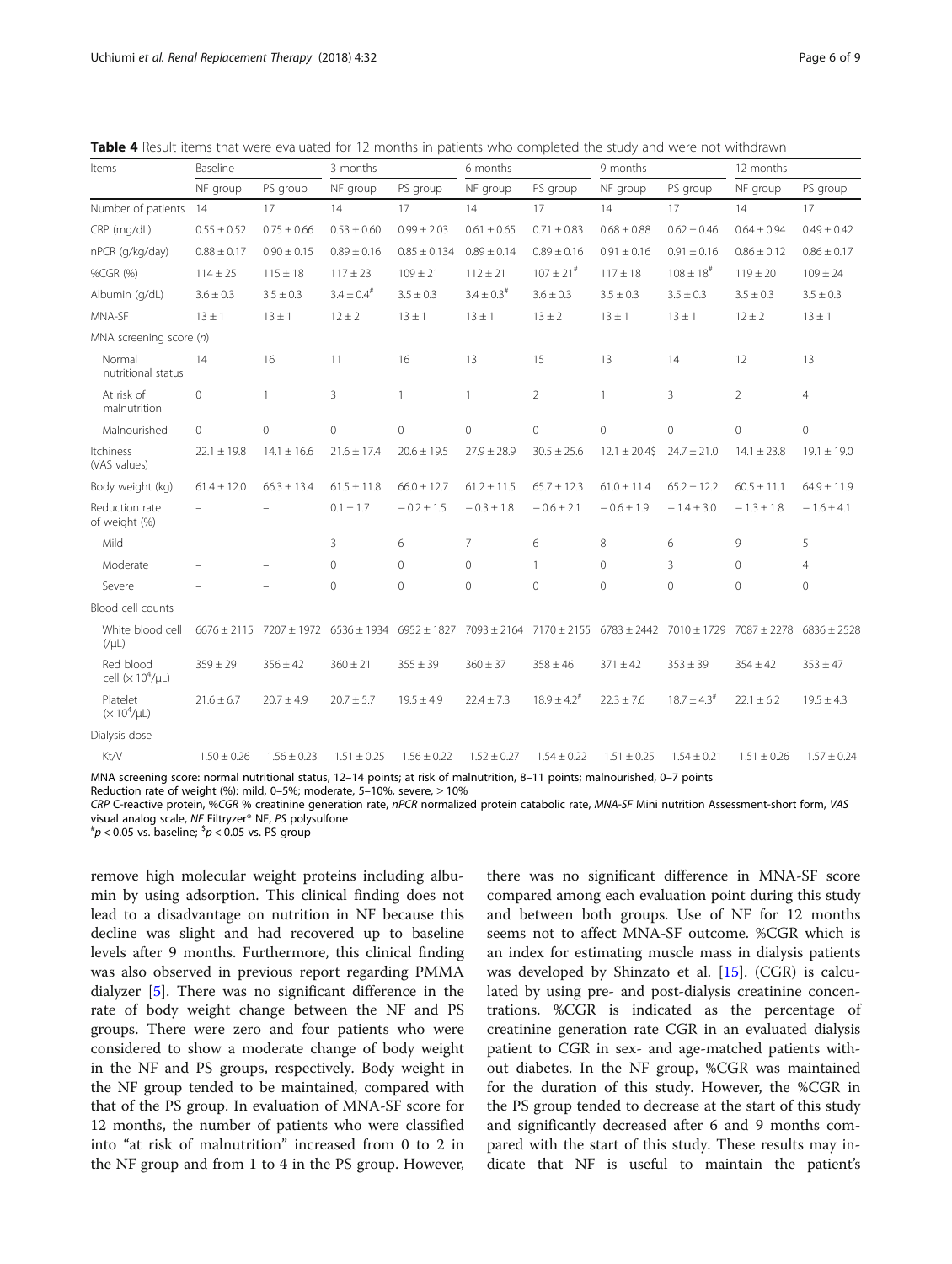<span id="page-6-0"></span>

nutritional condition. It is well known that the patient's nutritional condition is related to inflammation in hemodialysis patients [[21](#page-8-0)], and anti-inflammatory effects of the NF membrane may have contributed to maintaining of the nutritional condition.

Recently, Abe et al. investigated the association between seven types of dialyzers and mortality using data from a nationwide registry of the Japanese Society for Dialysis Therapy [[27](#page-8-0), [28](#page-8-0)]. In Abe et al.'s articles, data were adjusted

using basic factors, dialysis dose, nutrition- and inflammation-related factors, with PS as a reference group, and the hazard ratio was significantly lower in the PMMA group compared with the PS group. It is suggested that improvement in the nutritional condition observed in the NF group could lead to a reduction in mortality.

It has been reported that acetate-free dialysate may improve nutrition and inflammation [\[29](#page-8-0)]. In our study, acetate-free dialysate had been used in only one dialysis center, and the number of patients who were dialyzed with acetate-free dialysate in NF group was as much as that in PS group. We think that the difference in dialysate did not remarkably affect our results.

In the PS group, platelet counts significantly decreased after 6 and 9 months compared with at the start of this study. The PS membranes are supplied by several manufacturers, and their make-up partially differs. PS membranes contain a hydrophilic polymer, polyvinylpyrrolidone (PVP), and it has been reported that PVP might influence biocompatibility [\[30\]](#page-8-0). There were several recent reports about a highly biocompatible PS membrane that uses a new hydrophilic polymer in addition to PVP [[31](#page-8-0)–[35](#page-8-0)]. According to these reports, this new PS membrane has superior biocompatibility compared with conventional PS membranes and could improve conditions in hemodialysis patients compared with conventional PS membranes. Based on the findings described above, we suspect that PS membranes that have inferior biocompatibility may have been included in the PS group in this study. It has been reported that NF has a lower platelet activation property compared with conventional PMMA membranes [[12](#page-8-0), [13\]](#page-8-0). Activated platelets release

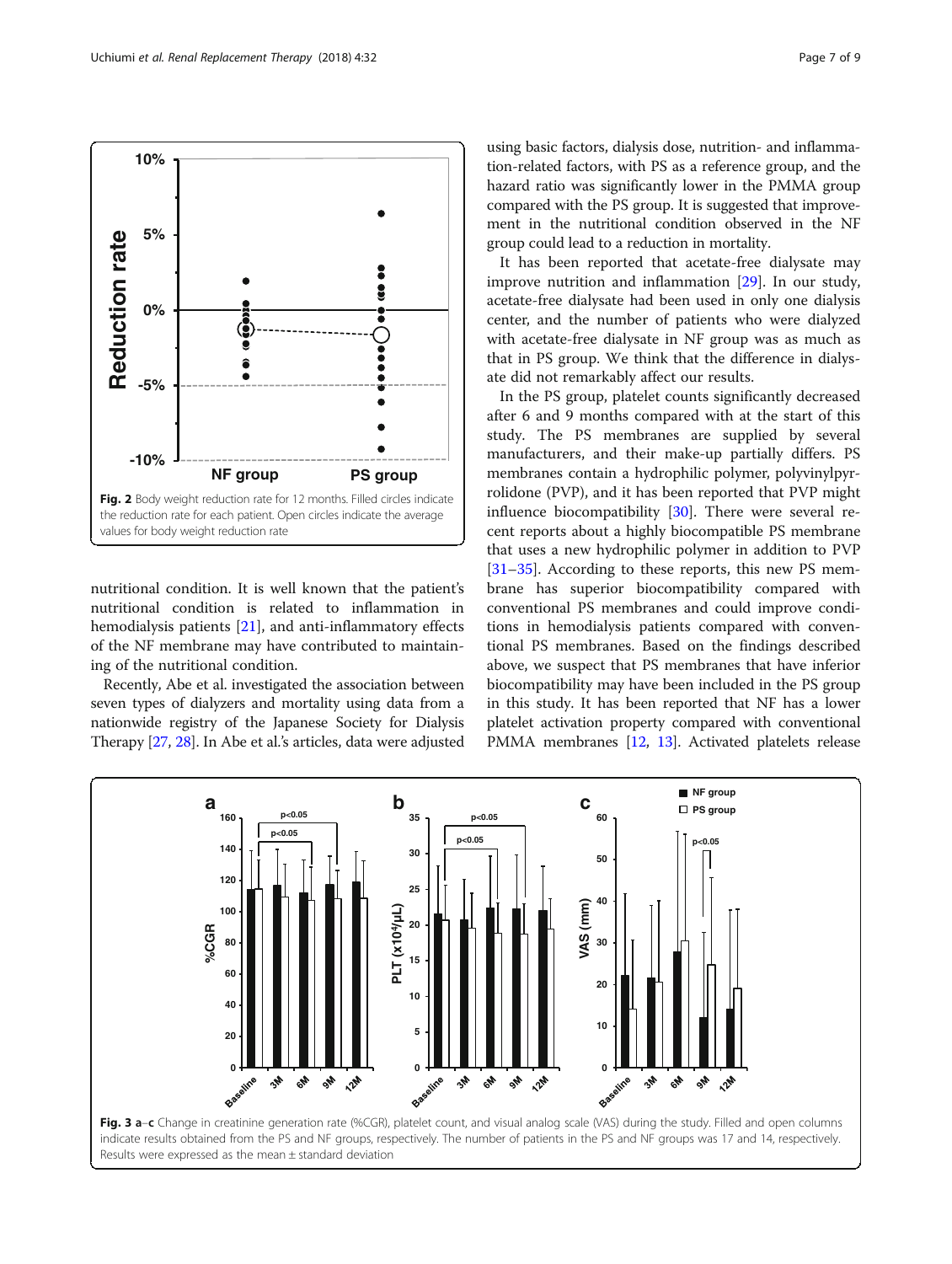<span id="page-7-0"></span>inflammatory cytokines, and the released cytokines directly and indirectly activate other platelets and lead to a reduction in the platelet count. NF can remove inflammatory cytokines by adsorption. We suggest that the platelet count was maintained in the NF group because of the NF membrane's property of low platelet activation by reforming the membrane surface.

There were several reports that dialysis itchiness was improved using PMMA membranes for a medium- or long-term duration [8, [17\]](#page-8-0). In this study, NF could not improve dialysis itchiness at each evaluation point compared with baseline value but VAS value at 9 months in NF group was significantly smaller than PS. In addition, VAS values at 9 and 12 months tended to decrease compared with that of baseline although there was no significant difference. These results indicate that NF as well as conventional PMMA membranes has the potential to improve dialysis itchiness.

Expecting that NF probably improves inflammatory conditions by reducing pro-inflammatory cytokine production from activated platelets and WBCs and by removing serum cytokines via adsorption, we conducted this study. As a result, we found that NF has a potential to maintain nutritional condition and platelet count and improve dialysis itchiness, but we could not observe improvement of PEW. To confirm whether NF can improve dialysis itchiness and PEW or not, we should evaluate again, as considering limitations.

#### Limitation

Some limitations exist in this study. First, the number of patient enrolled to this study was small. Second, one patient in NF group was dropped within 3 months by low serum albumin. Third, final dropout rate of NF group was approximately twice as large as that of PS group. Fourth, patients in PS group had received heterogeneous treatments because PS dialyzers were supplied by several manufactures. These might impact our results. We consider that it is desirable for us to conduct a large-scale study excluding these limitations.

#### Conclusion

Our results suggest that continuous use of the Filtryzer<sup>®</sup> NF for maintenance hemodialysis patients with chronic inflammation is useful, for maintaining body weight and platelet counts. Large-scale prospective randomized clinical trials are needed to clarify our results.

#### Abbreviations

%CGR: % creatinine generation rate; ANOVA: Analysis of variance; BG: Filtryzer® BG; CRP: C-reactive protein; KoA: Mass transfer-area coefficient; MIA syndrome: Malnutrition, inflammation, and atherosclerosis syndrome; MNA-SF: Mini Nutrition Assessment®-short form; NF: Filtryzer® NF; nPCR: Normalized protein catabolic rate; PEW: Protein energy wasting; PLT: Platelet; PMMA: Polymethyl methacrylate; PS: Polysulfone; PVP: Polyvinylpyrrolidone; RBCs: Red blood cells; UMIN-CTR: Clinical Trials Registry of the University

Hospital Medical Information Network; VAS: Visual analog scale; WBCs: White blood cells

#### Acknowledgements

We thank the Edanz Group ([www.edanzediting.com/ac](http://www.edanzediting.com/ac)) for editing a draft of this manuscript.

#### Availability of data and materials

All data generated or analyzed during this study are included in this article.

#### Authors' contributions

NU, KS, SS, YM, HK, KT, KH, TK, TW, AI, MY, KO, and NM performed the clinical study. NU was a major contributor in writing the manuscript. All authors read and approved the final manuscript.

#### Ethics approval and consent to participate

This clinical study was approved by the ethics committee of JCHO Chiba Hospital, and documented informed consent was obtained from each patient.

#### Consent for publication

Not applicable.

#### Competing interests

The authors declare that they have no competing interests.

#### Publisher's Note

Springer Nature remains neutral with regard to jurisdictional claims in published maps and institutional affiliations.

#### Author details

1 Credo Sato Clinic, 2138-1, Wakamatsu-cho, Wakaba-ku, Chiba City, Chiba 264-0021, Japan. <sup>2</sup> Koyu-kai Himawari Clinic, 2561, Anesaki, Ichihara City, Chiba 299-0111, Japan. <sup>3</sup>Maeda Institute of Renal Research Mobara Clinic, 114-1 Oshiba, Mobara City, Chiba 297-0033, Japan. <sup>4</sup>Maeda Institute of Renal Research Ohara Clinic, 1937-2, Ohara, Isumi City, Chiba 298-0004, Japan. 5 Japan Community Health care Organization Chiba Hospital, 682, Nitona-cho, Chuou-ku, Chiba City, Chiba 260-8710, Japan.

#### Received: 27 February 2018 Accepted: 6 July 2018 Published online: 22 August 2018

#### References

- 1. Buoncristiani U, Galli F, Benedetti S, et al. Quantitative and qualitative assessment and clinical meaning of molecules removed with BK membranes. Contrib Nephrol. 1999;125:133–58.
- 2. Aoike I. Clinical significance of protein adsorbable membranes—long-term clinical effects and analysis using a proteomic technique. Nephrol Dial Transplant. 2007;22(Suppl 5):vl3–9.
- 3. Galli F, Benedetti S, Buoncristiani U, et al. The effect of PMMA-based proteinleaking dialyzers on plasma homocysteine levels. Kidney Int. 2003;64:748–55.
- 4. Galli F, Benedetti S, Floridi A, et al. Glycoxidation and inflammatory markers in patients on treatment with PMMA-based protein-leaking dialyzers. Kidney Int. 2005;67:750–9.
- Yamada S, Kataoka H, Kobayashi H, et al. Identification of an erythropoietic inhibitor from the dialysate collected in the hemodialysis with PMMA membrane (BK-F). Contrib Nephrol. 1999;125:159–72.
- 6. Locatelli F, Andrulli S, Del Vecchio L. Anemia of hemodialysis patients: evaluation of the effect of BK-F polymethylmethacrylate membrane. Contrib Nephrol. 1999;125:173–81.
- 7. Akihiko K, Takita T, Furuhashi M, et al. Polymethylmethacrylate efficacy in reduction of renal itching in hemodialysis patients: crossover study and role of tumor necrosis factor-α. Artif Organs. 2001;25:441–7.
- 8. Lin HH, Liu YL, Liu JH, et al. Uremic pruritus, cytokines, and polymethylmethacrylate artificial kidney. Artif Organs. 2008;32:468–72.
- 9. Masakane I. High-quality dialysis: a lesson from the Japanese experience. NDT Plus. 2010;3(Suppl 1):i28–35.
- 10. Contin C, Lacraz A, Precigout V. Potential role of the soluble form of CD40 in deficient immunological function of dialysis patients: new findings of its amelioration using polymethylmethacrylate (PMMA) membrane. NDT Plus. 2010;3(Suppl 1):i20–7.